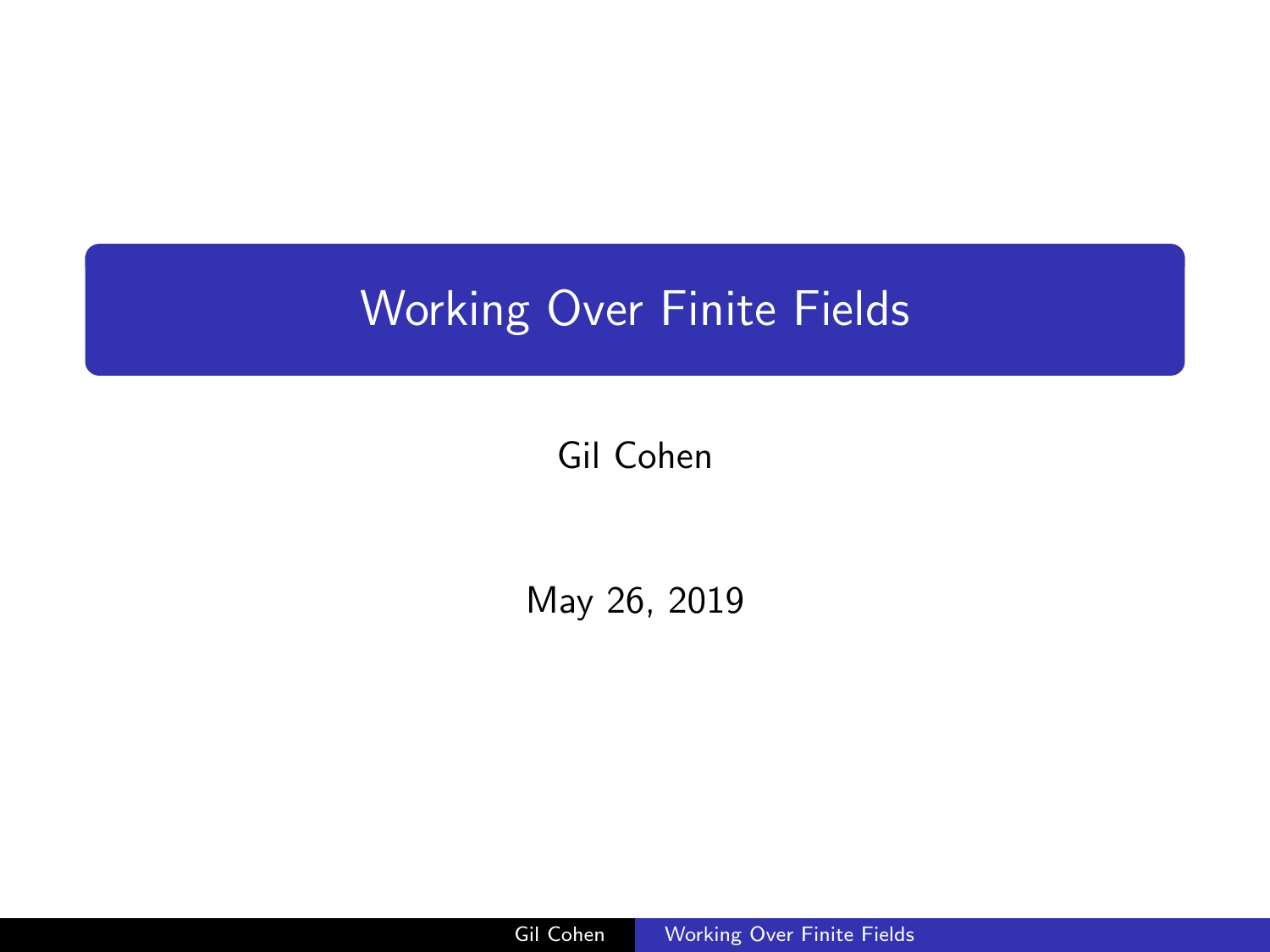# Definition

Let K be a field. A polynomial  $f(x, y) \in K[x, y]$  is absolutely irreducible if it is irreducible in  $\overline{K}[x, y]$ .

# Definition

We (re)define

$$
C_f = K[x, y]/\langle f \rangle
$$
  

$$
\bar{C}_f = \bar{K}[x, y]/\langle f \rangle.
$$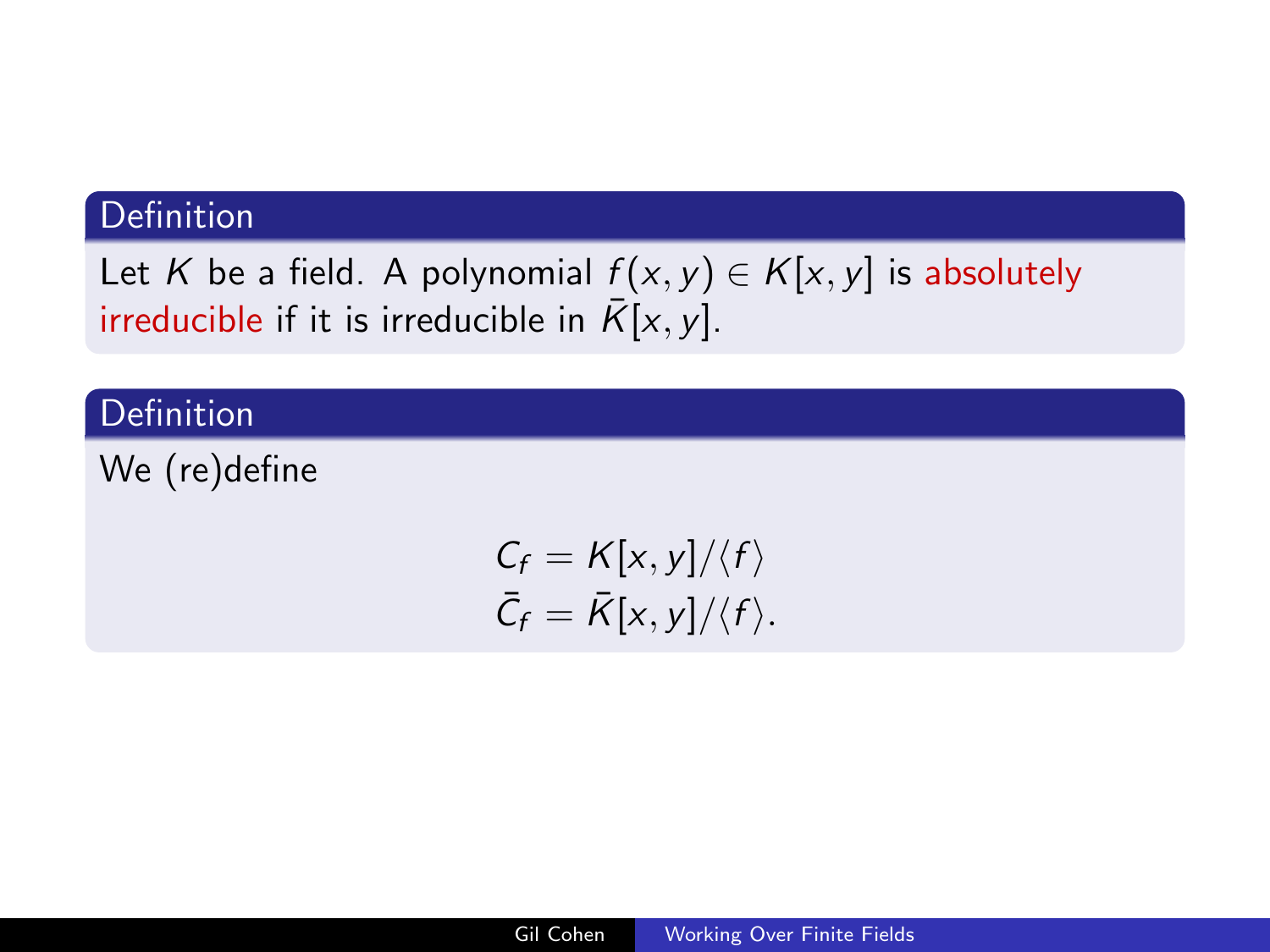## **Discussion**

Hilbert's Nullsetellnesatz asserts that if f is absolutely irreducible then

$$
Z_f(\bar{K}) \leftrightarrows \mathsf{Max}(\bar{C}_f)
$$

In the assignment you will prove that the maximal ideals of  $C_f$ correspond still to points of  $Z_f(\bar{K})$  though several "conjugated" points together correspond to a single maximal ideal.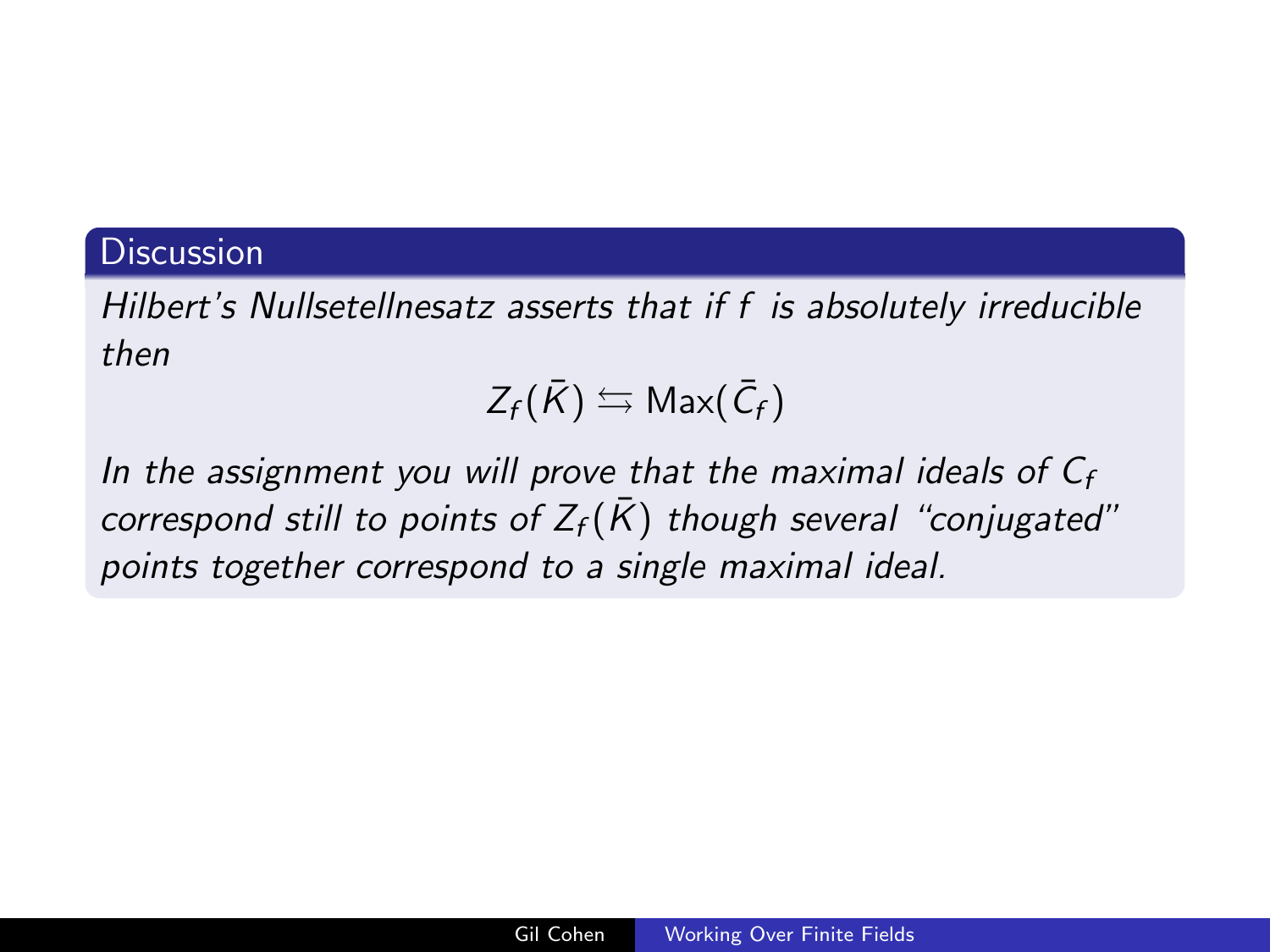# Definition

For  $(a, b) \in \overline{K} \times \overline{K}$  define

$$
\bar{\varphi}_{(a,b)}:\bar{K}[x,y]\to\bar{K}
$$

by  $g(x, y) \mapsto g(a, b)$ . Let  $\varphi_{(a,b)}:K[x,y]\rightarrow \bar{K}$  denote the restriction of  $\bar{\varphi}_{(a,b)}$  to  $K[x,y],$ and let  $M_{(a,b)} = \mathsf{ker}(\varphi_{(a,b)})$ .

# Claim

$$
Max(K[x, y]) = \{M_{(a,b)} \mid (a, b) \in \overline{K} \times \overline{K}\}.
$$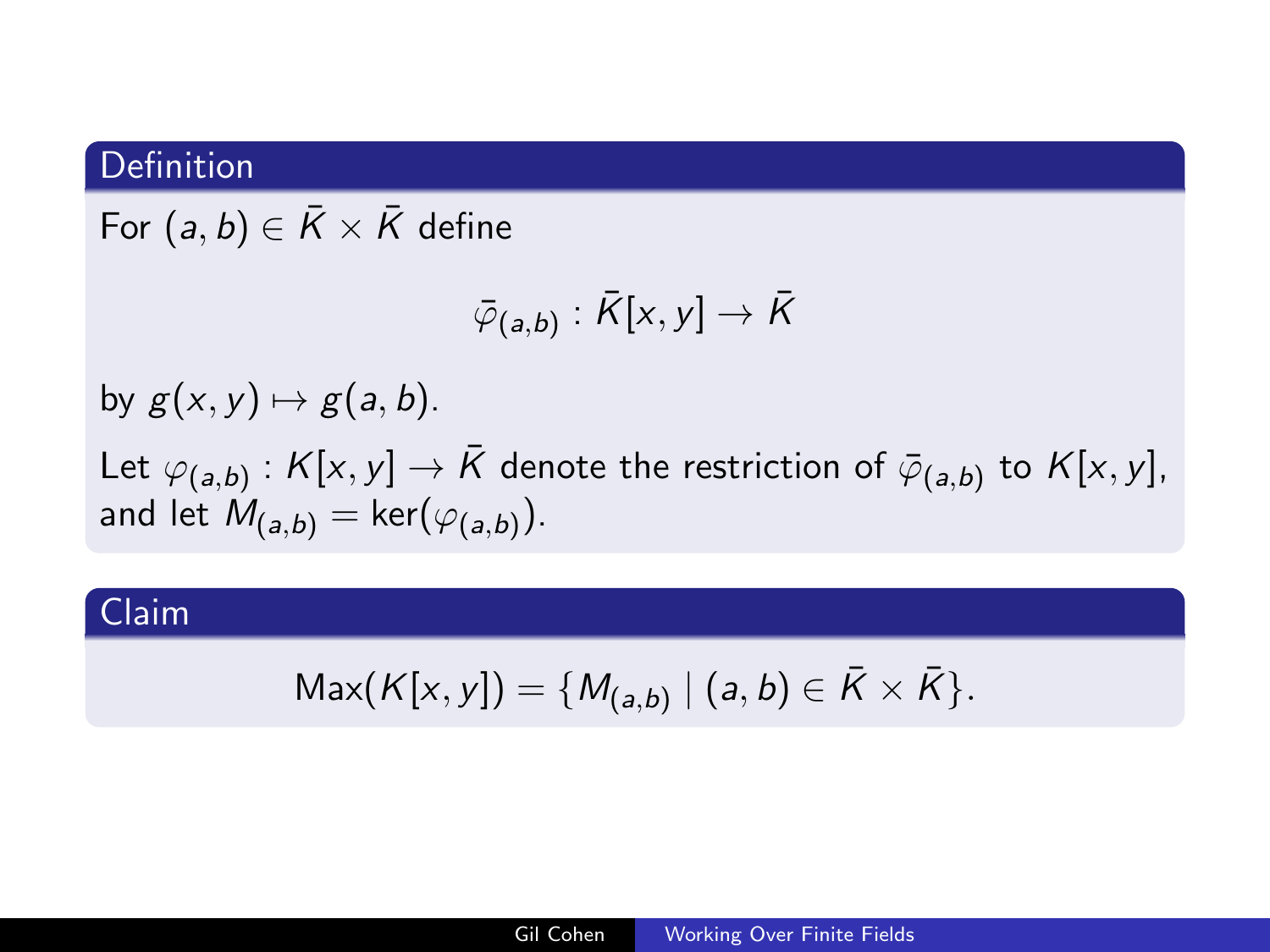#### **Corollary**

Let K be a field and  $f(x, y) \in K[x, y]$  absolutely irreducible. Let  $M\in {\sf Max}(\mathcal{C}_f)$ . Then,  $\exists(a,b)\in \overline{Z_f(\bar K)}$  s.t  $M=$  ker  $\psi_{(a,b)},$  where  $\psi: \mathsf{C}_\mathsf{f} \to \bar{\mathsf{K}}$  sends  $\mathsf{g}(\mathsf{x},\mathsf{y}) + \mathsf{C}_\mathsf{f} \mapsto \mathsf{g}(\mathsf{a},\mathsf{b}).$ 

#### **Corollary**

Any  $M \in \text{Max}(K[x, y])$  can be generated by two elements.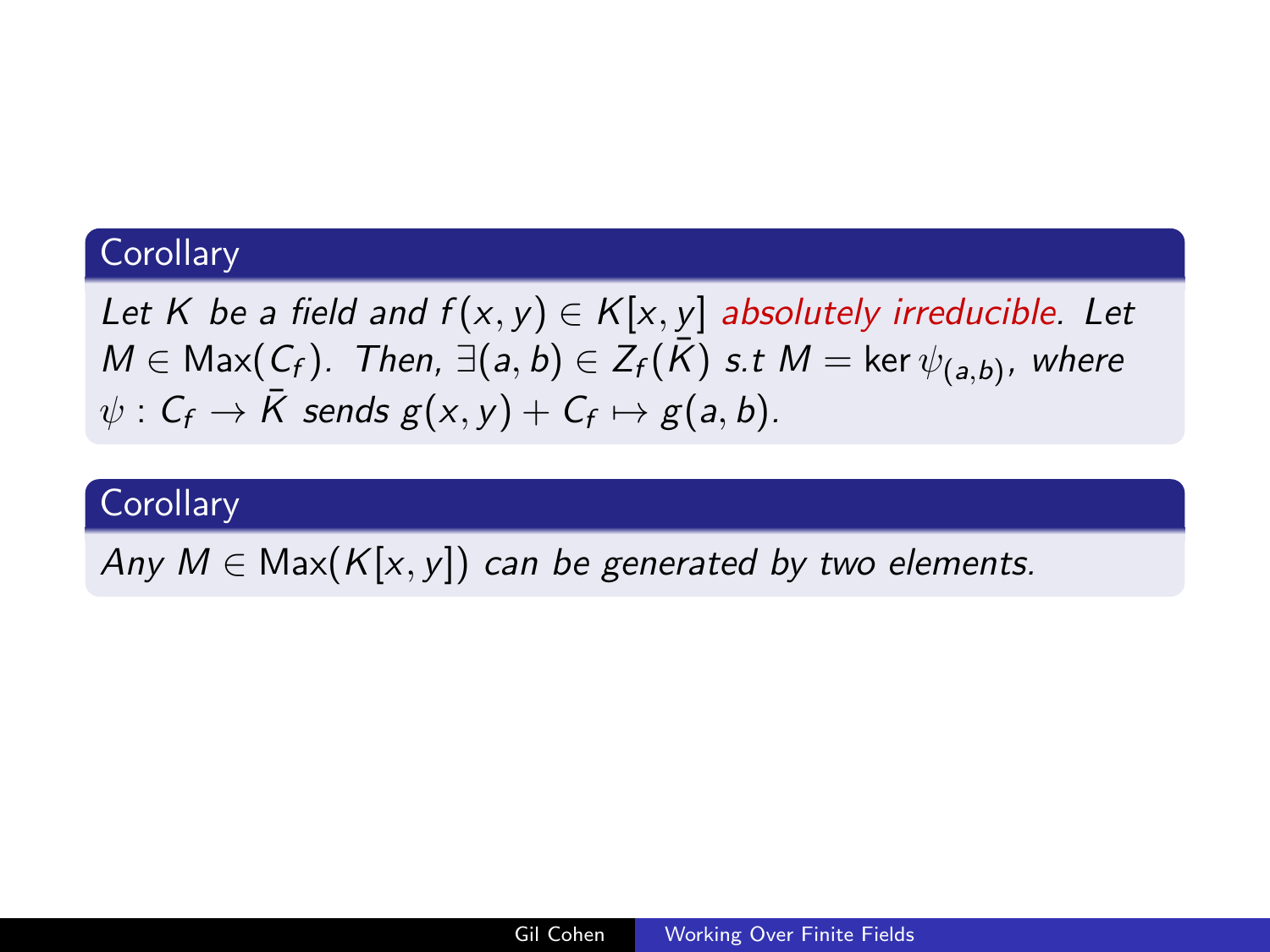There exists  $(a,b)\in \bar K\times \bar K$  such that  $M=M_{(a,b)}=\ker(\varphi_{(a,b)}).$ Let  $g(x) \in K[x]$  be the min poly of a over K. Note that  $g(x) \in M$ . Write  $P = g(x)K[x, y]$ . Then,

$$
K[x, y]/P \cong (K[x]/g(x))[y] \cong K(a)[y]
$$

 $K(a)$  is a field  $\implies K[x, y]/P = K(a)[y]$  is PID. Hence,  $\pi_P(M)$  is generated by a single element  $h(x, y) + P$  in  $K[x, y]/P$ . Thus,  $M = \langle g(x), h(x, y) \rangle$ П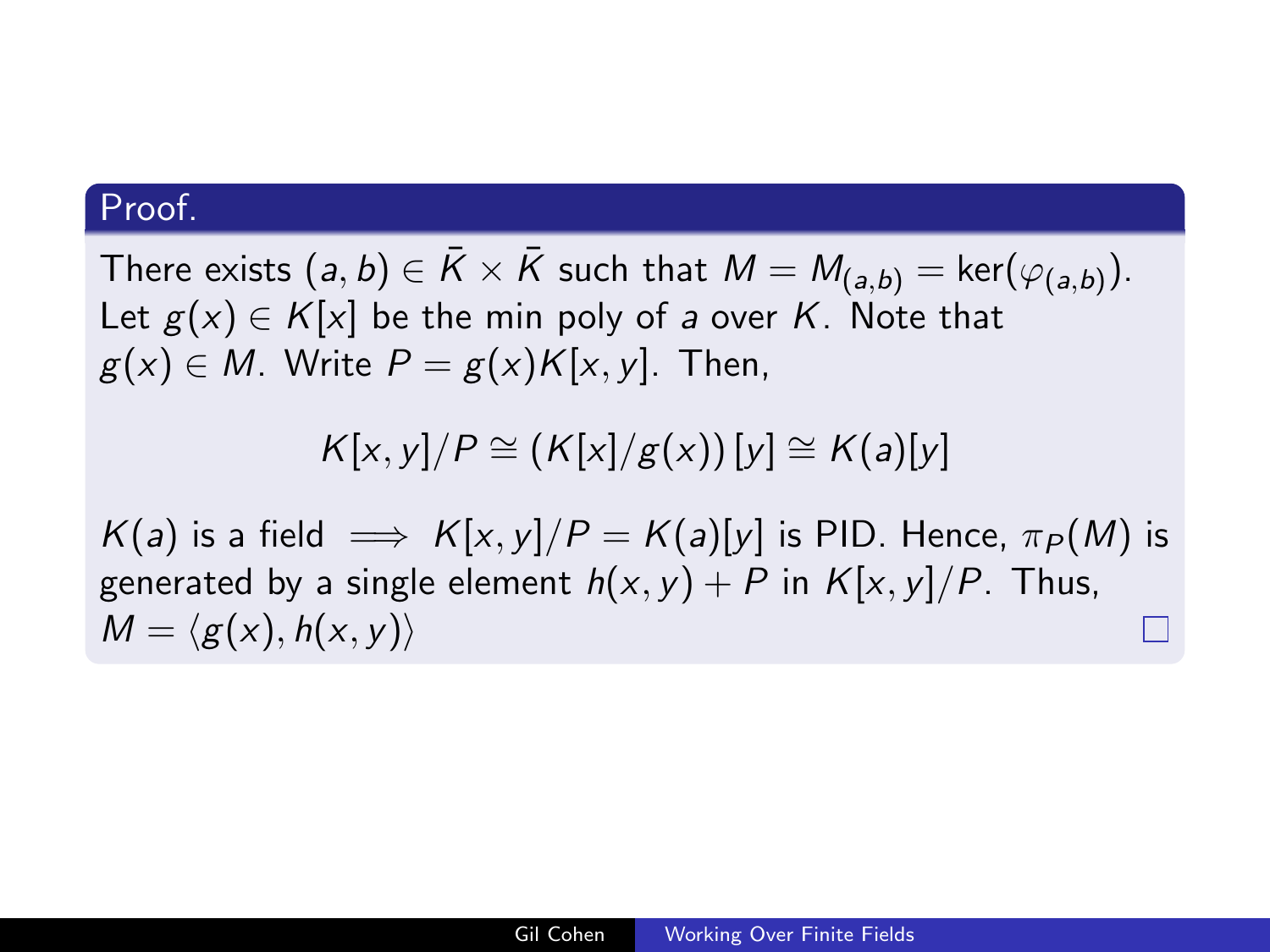## Claim

Let K be any field. Let  $f(x, y) \in K[x, y]$  absolutely irreducible. Let  $(a, b) \in Z_f(\overline{K})$  and define

$$
\overline{M} = (x - a, y - b) \text{Max}(\overline{C}_f)
$$

$$
M = \overline{M} \cap C_f.
$$

Then, 
$$
(\bar{C}_f)_{\bar{M}}
$$
 is a local PID  $\implies (C_f)_M$  is a local PID.

## Remark

The converse holds if  $K$  is a prefect field (and, recall, finite fields are perfect).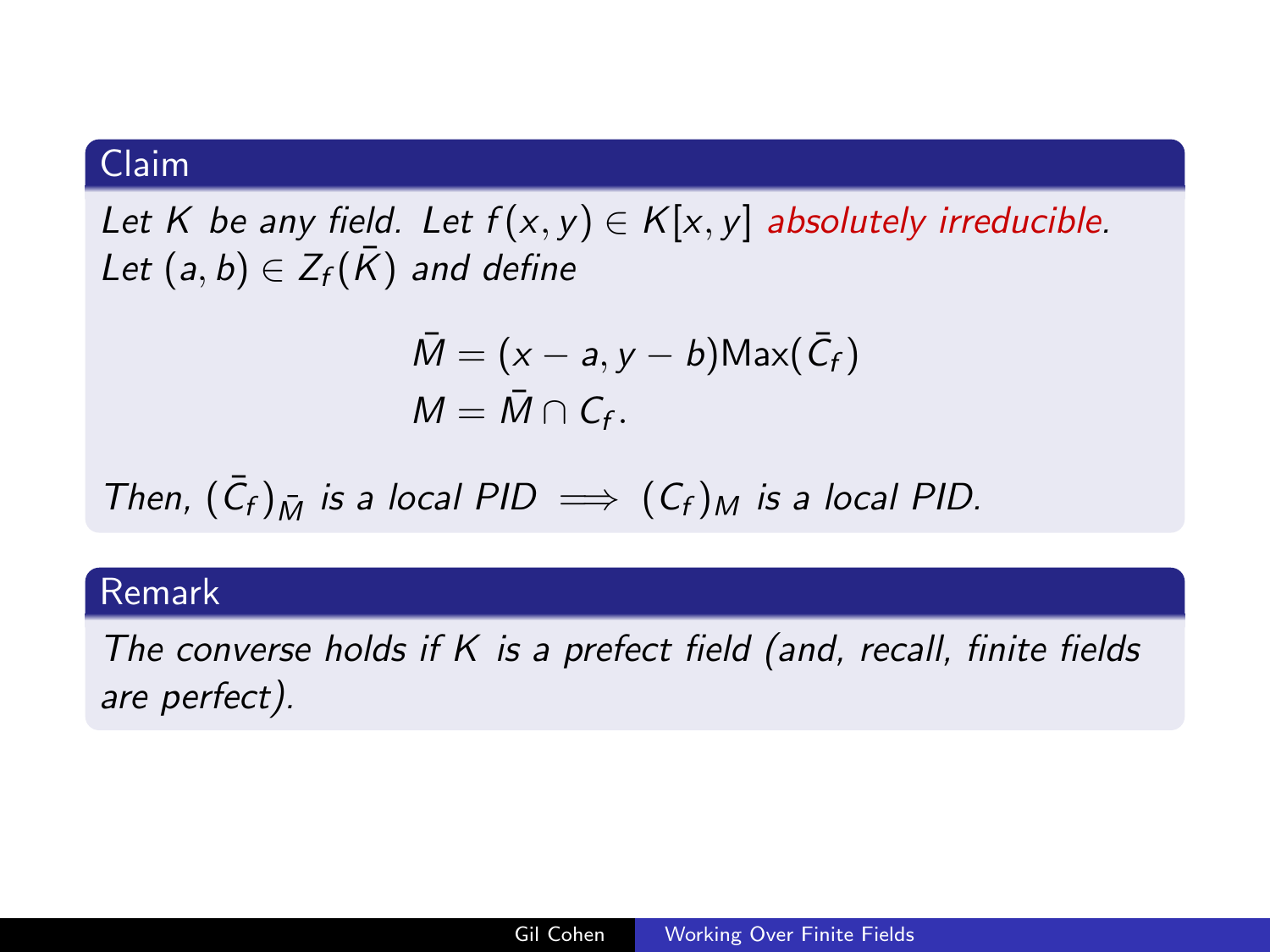Since  $M \in \text{Max}(C_f)$ ,  $(C_f)_M$  is a local domain. Further, by the above, dim $((C_f)_M) = 1$ . Thus, to prove that  $(C_f)_M$  is a PID it suffices to prove that  $M$  is principal.

Since  $(\bar{C}_f)_{\bar{M}}$  is a local PID,  $(a, b)$  is a nonsingular point of  $Z_f(\bar{K})$ . Assume wlog that  $\frac{\partial f}{\partial y}(a, b) \neq 0$ .

By the previous claim,  $M = \langle g(x), h(x, y) \rangle$ . Since  $f(x, y) \in M$ there exist  $\alpha(x, y), \beta(x, y) \in K[x, y]$  s.t.

$$
f(x,y) = \alpha(x,y)g(x) + \beta(x,y)h(x,y).
$$

Thus, in  $(C_f)_{M}$ :

$$
\alpha(x,y)g(x)=-\beta(x,y)h(x,y).
$$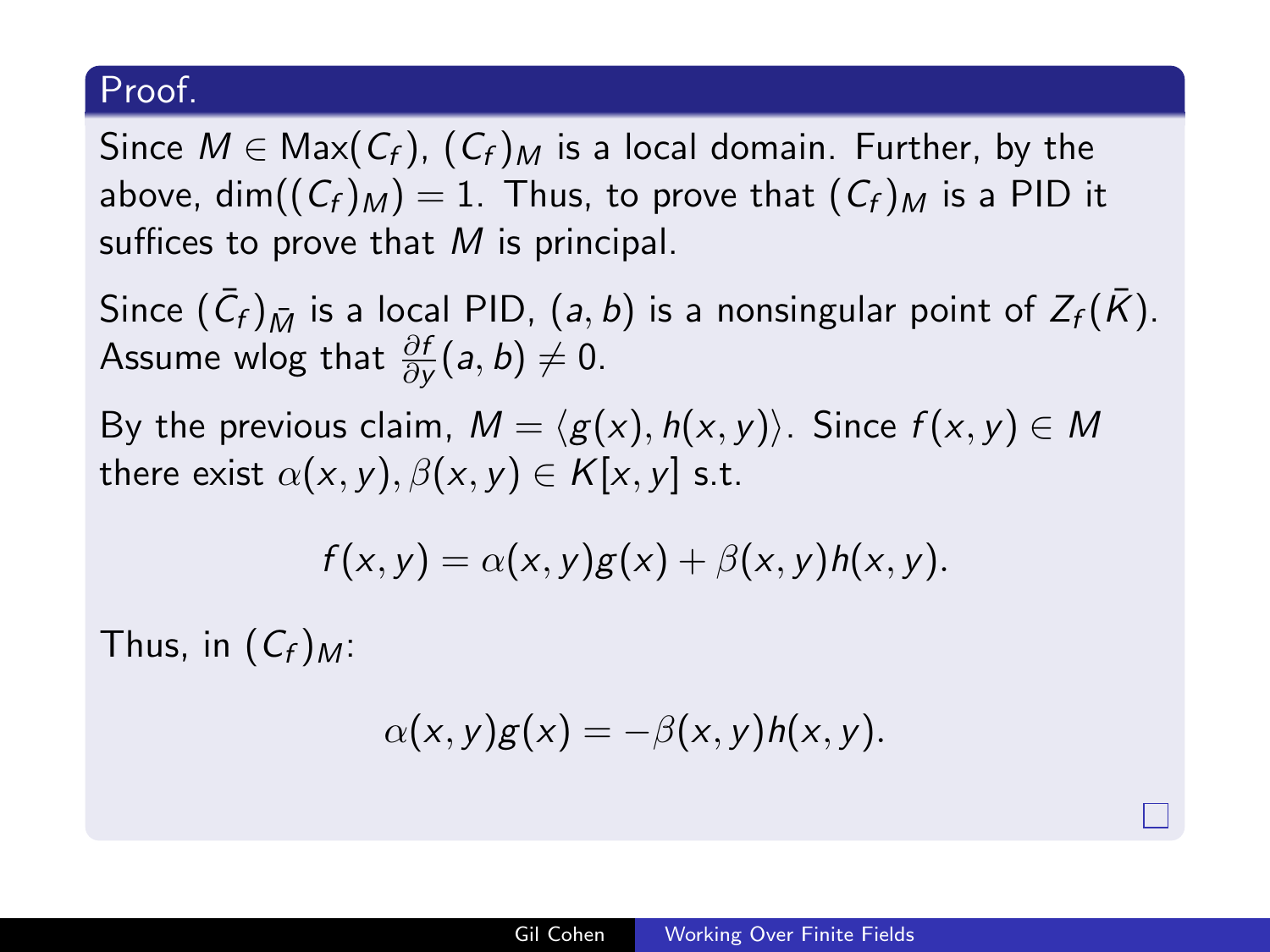Now,

$$
\frac{\partial f}{\partial y}(x,y) = \frac{\partial \alpha}{\partial y}(x,y)g(x) + \frac{\partial \beta}{\partial y}(x,y)h(x,y) + \beta(x,y)\frac{\partial h}{\partial y}(x,y).
$$

In particular,

$$
0\neq \frac{\partial f}{\partial y}(a,b)=\beta(a,b)\frac{\partial h}{\partial y}(a,b).
$$

Therefore,  $\beta(x, y) \notin M$  and so (the class of)  $\beta(x, y)$  is a unit in  $(C_f)_M$ . But recall that in  $(C_f)_M$ :

$$
\alpha(x,y)g(x)=-\beta(x,y)h(x,y).
$$

Hence,  $M(C_f)_M = g(x)(C_f)_M$ .

П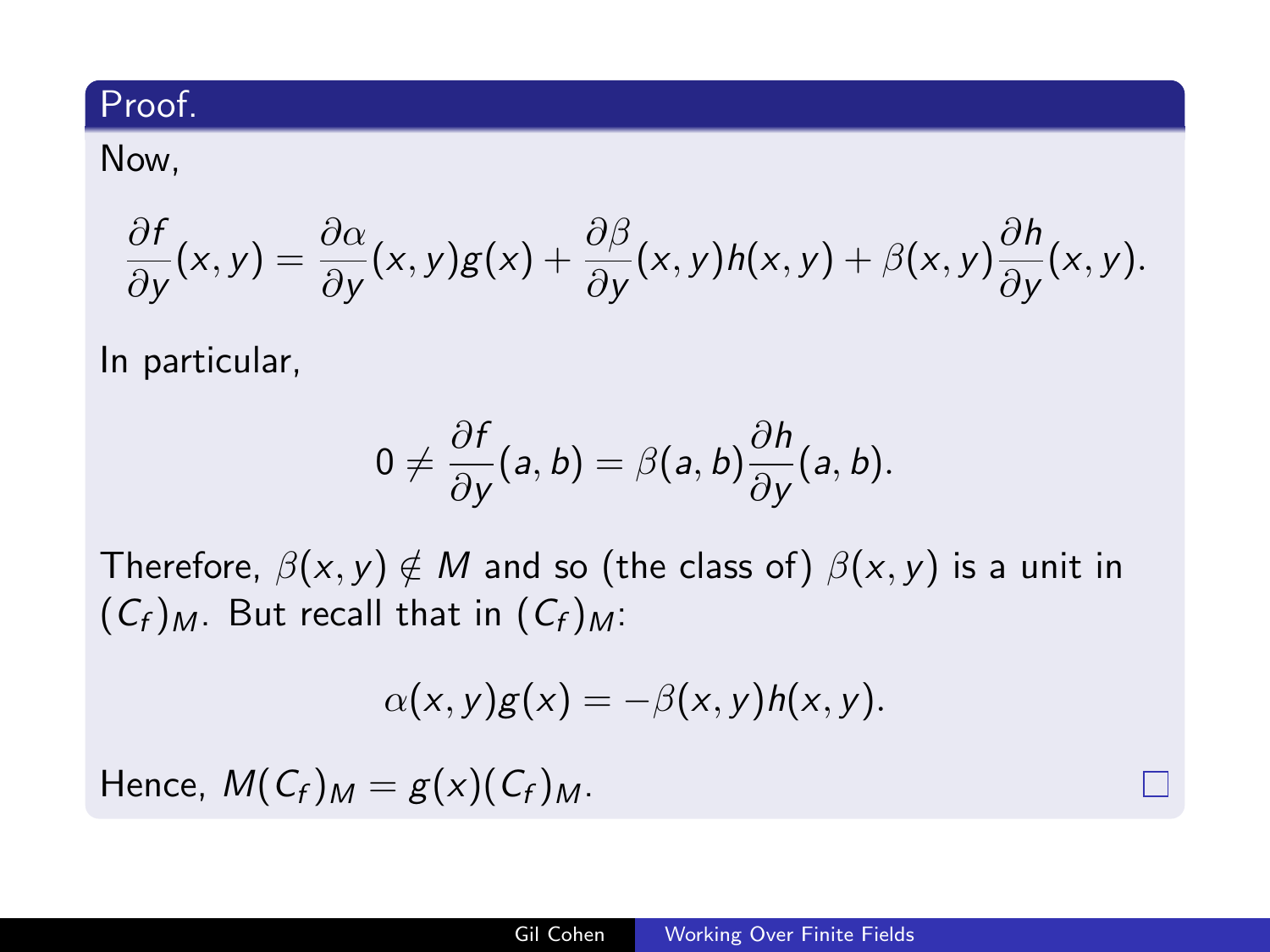## **Corollary**

Let K be any field. Let  $f(x, y) \in K[x, y]$  absolutely irreducible. If  $Z_f(\bar K)$  is nonsingular (  $\Longleftrightarrow\ \bar C_f$  is a Dedekind domain) then  $C_f$  is a Dedekind domain.

## Remark

The converse holds if K is a prefect field.

# Proof of Corollary.

- $C_f$  is a f.g. K-algebra and so by Hilbert's basis theorem,  $C_f$  is noetherian.
- We proved that dim( $C_f$ ) = 1.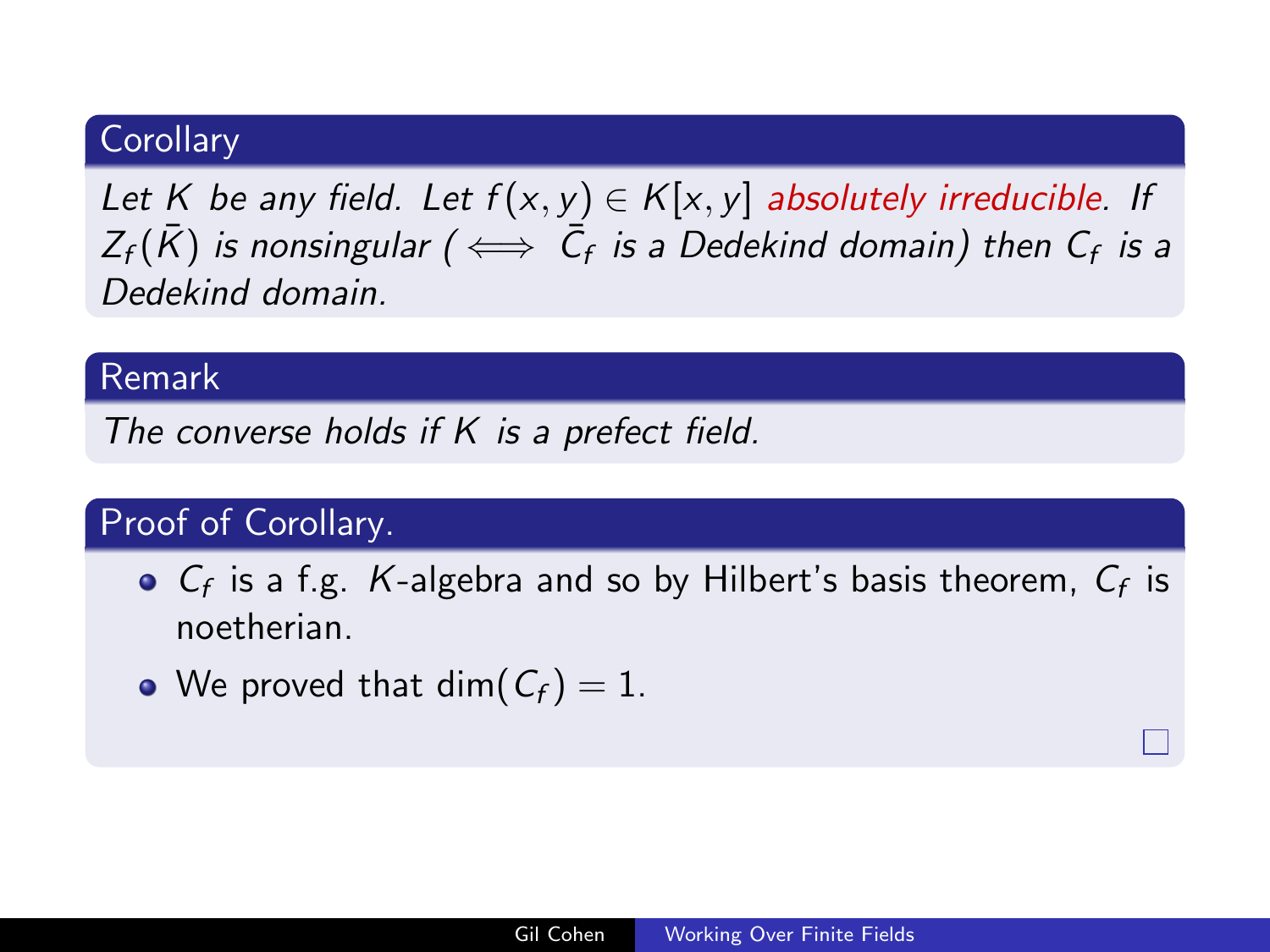• We proved that integrally closed is a local property.

- Every maximal ideal in  $C_f$  is of the form  $M = \text{ker}(\varphi_{(a,b)})/\langle f \rangle$ for some  $(a, b) \in Z_f(\overline{K})$ .
- $(\bar{\mathcal{C}}_f)_{\bar{M}}$  is a local PID  $\iff$   $(a,b)\in Z_f(\bar{K})$  is nonsingular.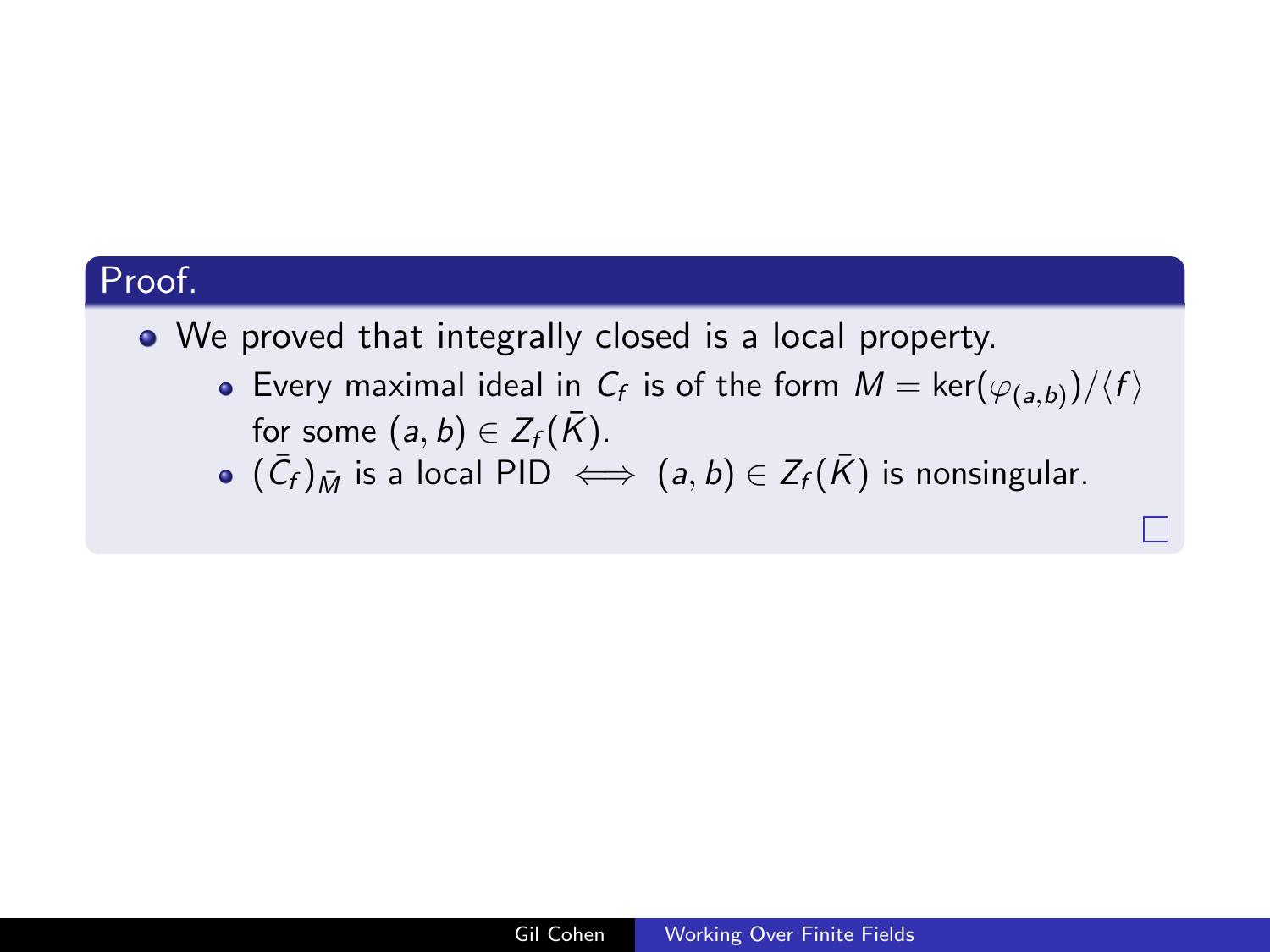#### **Definition**

Let  $L/K$  be a field extension. The field K is algebraically closed in L if every element of L that is algebraic over K is contained in  $K$ .

#### Example

- $\bullet$  If K is algebraically closed then it is algebraically closed in any extension  $L/K$ .
- Any field K is algebraically closed in  $K(x)$ .